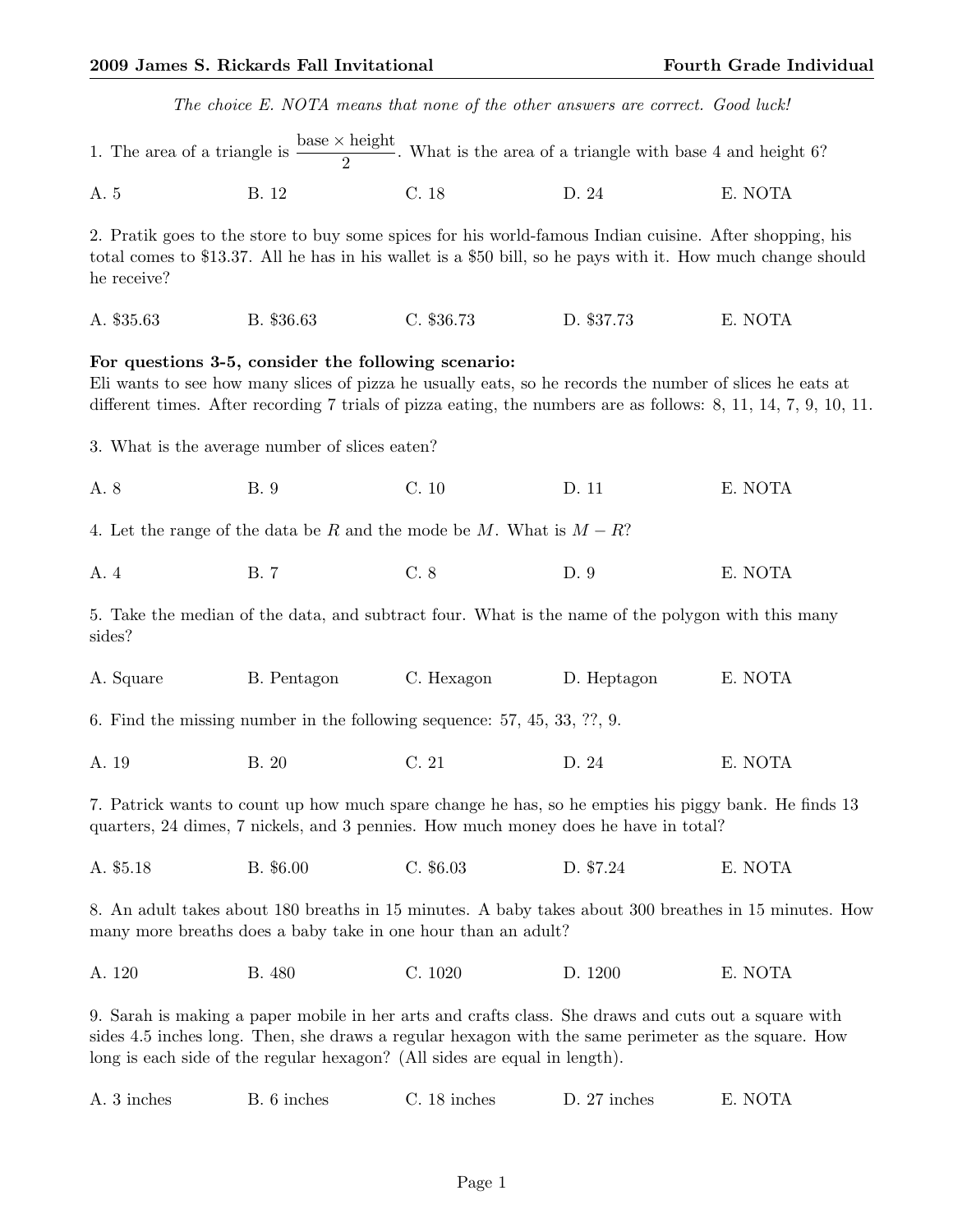## 2009 James S. Rickards Fall Invitational Fourth Grade Individual Fourth Grade Individual

|                                       | 10. Bishoy, who loves to party, decides to throw a party which 12 people (Bishoy and 11 friends) attend.<br>many people at the party are wearing neither socks nor shoes? |            |                                                 | At the party, 4 people are wearing socks, 6 people are wearing shoes, and 3 people are wearing both. How |
|---------------------------------------|---------------------------------------------------------------------------------------------------------------------------------------------------------------------------|------------|-------------------------------------------------|----------------------------------------------------------------------------------------------------------|
| A. 5                                  | <b>B.</b> 6                                                                                                                                                               | C. 7       | D. 8                                            | E. NOTA                                                                                                  |
|                                       | 11. The quotient of two numbers is 0. What is their product?                                                                                                              |            |                                                 |                                                                                                          |
| A. 0                                  | <b>B.</b> 1                                                                                                                                                               | C. 2009    | D. need more info                               | E. NOTA                                                                                                  |
|                                       | 12. What is the perimeter of a rectangle with width 3.5 and length 4?                                                                                                     |            |                                                 |                                                                                                          |
| A. 11.5                               | B. 13                                                                                                                                                                     | C. 14      | D. 15                                           | E. NOTA                                                                                                  |
|                                       | 13. How many of the following statements are true?                                                                                                                        |            |                                                 |                                                                                                          |
|                                       | I. 2 and 9 are prime numbers.                                                                                                                                             |            | II. $15\%$ of 200 is 30. III. 3 feet = 9 yards. |                                                                                                          |
| A. 0                                  | <b>B.</b> 1                                                                                                                                                               | C.2        | D. 3                                            | E. NOTA                                                                                                  |
| 14.                                   | $A =$ The number of sides of a decagon<br>$B =$ The number of faces of a cube<br>$C =$ The greatest common factor of 6 and 21                                             |            |                                                 |                                                                                                          |
| What is $A + B - 2C$ ?                |                                                                                                                                                                           |            |                                                 |                                                                                                          |
| A. 4                                  | <b>B.</b> 10                                                                                                                                                              | C. 12      | D. 22                                           | E. NOTA                                                                                                  |
|                                       | 15. How many dimes are equal to one hundred pennies?                                                                                                                      |            |                                                 |                                                                                                          |
| A. $\frac{1}{10}$                     | <b>B.</b> 1                                                                                                                                                               | C. 10      | D. 100                                          | E. NOTA                                                                                                  |
| 16. Evaluate: $4.312431 - 3.755976$ . |                                                                                                                                                                           |            |                                                 |                                                                                                          |
| A. $.554654$                          | B. .556455                                                                                                                                                                | C. .645546 | D. $.655545$                                    | E. NOTA                                                                                                  |
|                                       | 17. In every tennis match, Patrick hits 90 percent of his first serves in. If he serves 50 times during a<br>match, how many first serves does he not hit in?             |            |                                                 |                                                                                                          |
| A. 5                                  | <b>B.</b> 10                                                                                                                                                              | C. 15      | D. 45                                           | E. NOTA                                                                                                  |
|                                       | 18. Chris loves to swim. When using his flippers, he swims four times faster than he does without them.                                                                   |            |                                                 | If he swims a lap in 20 seconds without his flippers, how many laps can he swim with them in 20 seconds? |
| A. 4                                  | <b>B.</b> 5                                                                                                                                                               | C.20       | D. 80                                           | E. NOTA                                                                                                  |
|                                       | 19. A triangle has angles measuring $45^{\circ}$ , $44^{\circ}$ , and $91^{\circ}$ . What type of triangle is it?                                                         |            |                                                 |                                                                                                          |
| A. Acute                              | <b>B.</b> Isosceles                                                                                                                                                       | C. Obtuse  | D. Right                                        | E. NOTA                                                                                                  |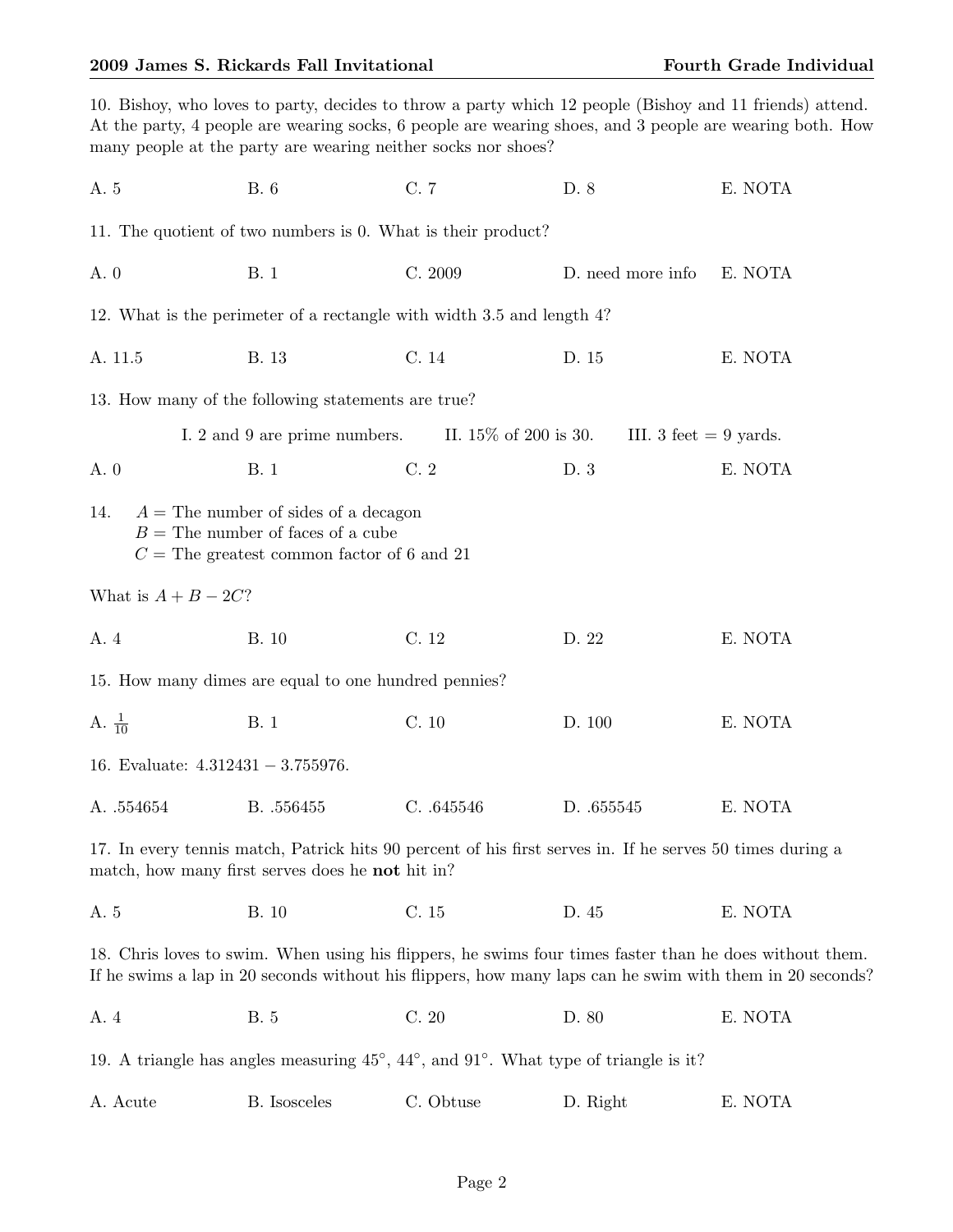|                                        | 20. Since soccer is such a popular sport, 416 people try out for the soccer team at Rickards. The coach<br>splits them up into groups of seven. How many players will be left over after the groups are made?                                                                                                     |                                        |              |                                                                                                                               |  |
|----------------------------------------|-------------------------------------------------------------------------------------------------------------------------------------------------------------------------------------------------------------------------------------------------------------------------------------------------------------------|----------------------------------------|--------------|-------------------------------------------------------------------------------------------------------------------------------|--|
| A. 2                                   | <b>B.</b> 3                                                                                                                                                                                                                                                                                                       | C.4                                    | D. 5         | E. NOTA                                                                                                                       |  |
|                                        | 21. Lebron James is 6 feet 8 inches tall. His basketball rival Coleman Howard stands at 3 feet 10 inches.<br>How much taller is Lebron James than Coleman Howard?                                                                                                                                                 |                                        |              |                                                                                                                               |  |
| A. 2 feet 10 inches B. 3 feet 2 inches |                                                                                                                                                                                                                                                                                                                   | C. 3 feet 10 inches D. 4 feet 2 inches |              | E. NOTA                                                                                                                       |  |
|                                        | 22. Which of the following numbers is divisible by 7?                                                                                                                                                                                                                                                             |                                        |              |                                                                                                                               |  |
| A. 972                                 | B. 1036                                                                                                                                                                                                                                                                                                           | C. 2563                                | D. 3785      | E. NOTA                                                                                                                       |  |
|                                        | 23. What is one third of one fourth of one sixth of 216?                                                                                                                                                                                                                                                          |                                        |              |                                                                                                                               |  |
| A. 3                                   | <b>B.</b> 4                                                                                                                                                                                                                                                                                                       | C. 5                                   | D. 6         | E. NOTA                                                                                                                       |  |
|                                        | and it started to pour. If the cloud will create 500,000 raindrops, and the rain is falls at a constant rate<br>of 1000 drops per minute, at what time will it stop raining?                                                                                                                                      |                                        |              | 24. One morning at 9:00, while Daniel was taking a nature walk through the forest, a cloud formed above                       |  |
| A. 3:20 P.M.                           | B. 4:20 P.M.                                                                                                                                                                                                                                                                                                      | C. 4:40 P.M.                           | D. 5:20 P.M. | E. NOTA                                                                                                                       |  |
|                                        | 25. Bishoy, a golf prodigy, claims to have already reached the level of Tiger Woods. He scores a birdie<br>5, 6, 4, and 5, what is Bishoy's total score for the 9 holes?                                                                                                                                          |                                        |              | (one less than par) on each hole. If the par scores for each of the holes on a 9 hole course are $4, 3, 2, 3, 4$ ,            |  |
| A. 24                                  | B. 25                                                                                                                                                                                                                                                                                                             | C. 26                                  | D. 27        | E. NOTA                                                                                                                       |  |
|                                        | and so on until she gets to the top row with only 1 can. How many cans are in her stack?                                                                                                                                                                                                                          |                                        |              | 26. Hannah is stacking cans. She puts 10 cans on the bottom row, 9 cans on the next row, 8 on the next,                       |  |
| A. 36                                  | <b>B.</b> 45                                                                                                                                                                                                                                                                                                      | C.50                                   | D. 55        | E. NOTA                                                                                                                       |  |
|                                        | 27. A farmer has to take pumpkins to the market, which is 45 minutes away. His truck can only hold a<br>maximum of 8 pumpkins at a time. If he has 36 pumpkins, how long will it take him to take all of his<br>pumpkins to the market and return home? (Ignore the time it takes to unload and reload pumpkins). |                                        |              |                                                                                                                               |  |
| A. 6 hours                             | <b>B.</b> 6.75 hours                                                                                                                                                                                                                                                                                              | C. 7.5 hours                           | D. 8 hours   | E. NOTA                                                                                                                       |  |
|                                        | 28. Using order of operations, evaluate $(5+5) \div 5 + 3 - 4 \times 2$ .                                                                                                                                                                                                                                         |                                        |              |                                                                                                                               |  |
| $A. -3$                                | B.0                                                                                                                                                                                                                                                                                                               | C.1                                    | D. 2         | E. NOTA                                                                                                                       |  |
|                                        |                                                                                                                                                                                                                                                                                                                   |                                        |              | 29. A circle has radius 7 cm. Find the circumference of the circle, using $\frac{22}{7}$ as an approximation for pi $(\pi)$ . |  |
| A. 14 cm                               | B. 22 cm                                                                                                                                                                                                                                                                                                          | C.44cm                                 | D. 154 cm    | E. NOTA                                                                                                                       |  |
|                                        | TURN THIS PAGE OVER FOR QUESTION 30                                                                                                                                                                                                                                                                               |                                        |              |                                                                                                                               |  |
| Page 3                                 |                                                                                                                                                                                                                                                                                                                   |                                        |              |                                                                                                                               |  |